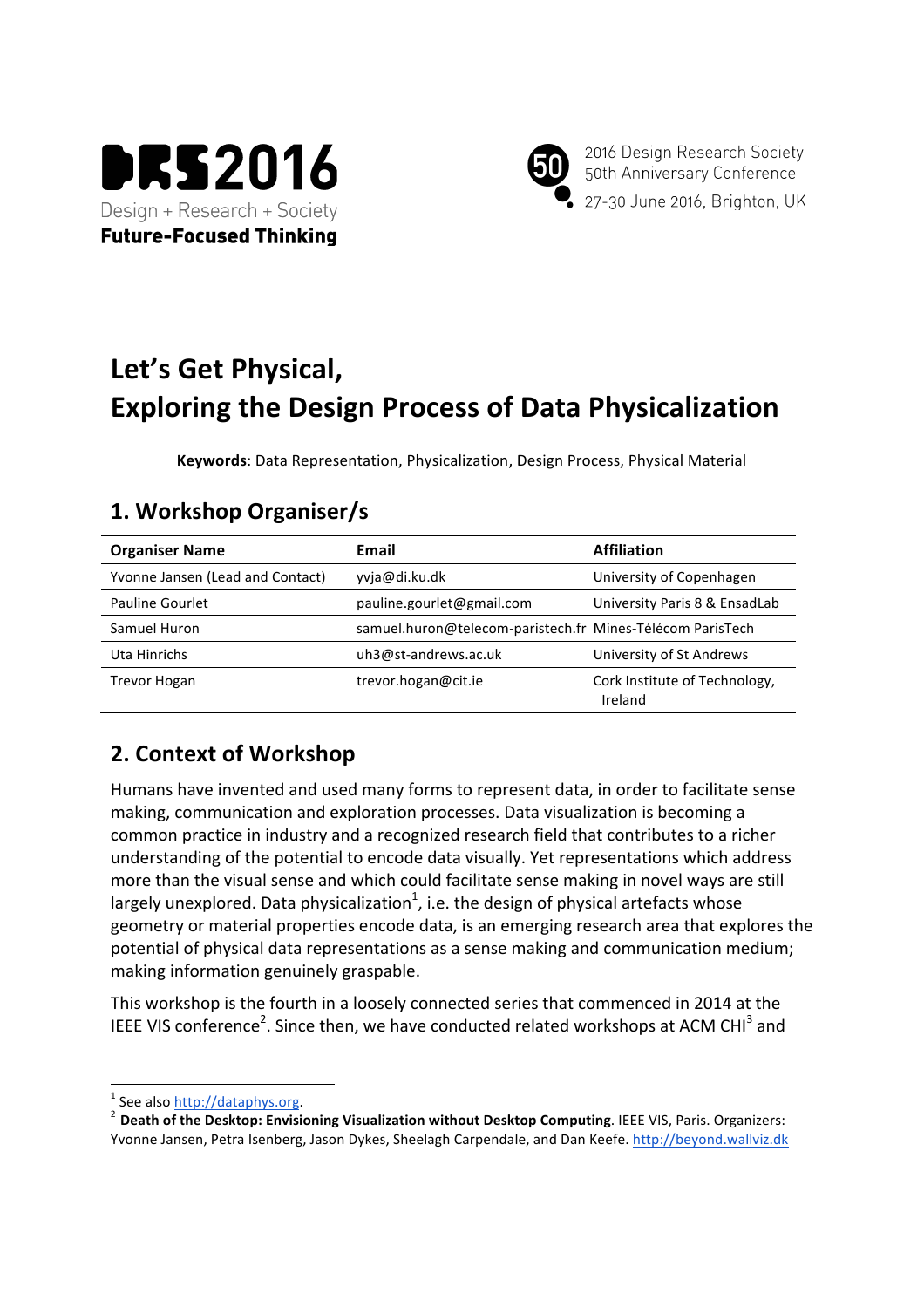Jansen, Gourlet, Huron, Hinrichs, Hogan: Let's Get Physical, Exploring the Design Process of Data *Physicalization*

ACM TEI<sup>4</sup>. These have attracted practitioners and researchers from the Design, Information Visualization, Computer Science, Interaction Design and Tangible Interaction communities.

Previous workshops demonstrated that Data Physicalization is a vast emerging field that connects multiple and cross-disciplinary perspectives. Topics of interest range from perceptual and cognitive aspects to application-oriented questions. This workshop proposal is targeted specifically to the design community of DRS: through hands-on activities, we will introduce researchers and practitioners to the data physicalization process and engage them in an open discussion about  $(1)$  potential application scenarios,  $(2)$  how to engage people in data physicalization practices (e.g., in educational and/or creative settings), and (3) identify the research questions and challenges that arise in their own work.

#### **3. Planned Activities and Expected Outcomes**

This full-day workshop will provide a rich hands-on introduction into the area of data physicalization. We will explore different design approaches to representing and communicating data through physical artefacts, while critically reflecting on possible design choices regarding forms and materials. Through these documented hands-on explorations, we seek to engage participants from different backgrounds in critical discussions about the potential, advantages, and limitations of data physicalization. Participants will practically experience all phases of data physicalization: from sourcing data, encoding of data in form and material, building data artefacts, and, finally, reflecting on the design process. We will first provide a quick overview of existing practices and key concepts of data physicalization. We will facilitate four activities:

**(1)** Building a shared dataset [pre-workshop]. There is no data physicalization without data. So, before the workshop we will ask participants to contribute to the creation of a shared dataset<sup>5</sup>. The purpose of this pre-workshop activity is to make the data meaningful and engaging to participants. This dataset will form the basis for all physicalization activities during the workshop.

**(2) Exploring design options [2h].** Participants will work in small groups to explore different design options for the data generated in Phase 1. This involves considering the interplay between the semantics of the data, different analog materials (such as paper/cardboard, plasticine, LEGO), and the intended environment for the data artefact. Outcome of this phase will be a documentation of the design process and the considered design choices. At

<sup>&</sup>lt;sup>3</sup> Exploring the Challenges of Making Data Physical.CHI 2015 in Seoul. Organizers: Jason Alexander, Yvonne Jansen, Kasper Hornbæk, Johan Kildal, and Abhijit Karnik.

<sup>&</sup>lt;sup>4</sup> Tangible Data, explorations in Data Physicalization.TEI; Eindhoven. Organizers: Trevor Hogan, Eva Hornecker, Simon Stusak, Yvonne Jansen, Jason Alexander, Andrew Vande Moere, Uta Hinrichs and Kieran Nolan. http://dataphys.org/workshops/tei16

 $<sup>5</sup>$  Recreating a dataset similar to the one used by Walny et al. An Exploratory Study of Data Sketching for Visual</sup> Representation. Computer Graphics Forum. Vol. 34. No. 3. 2015.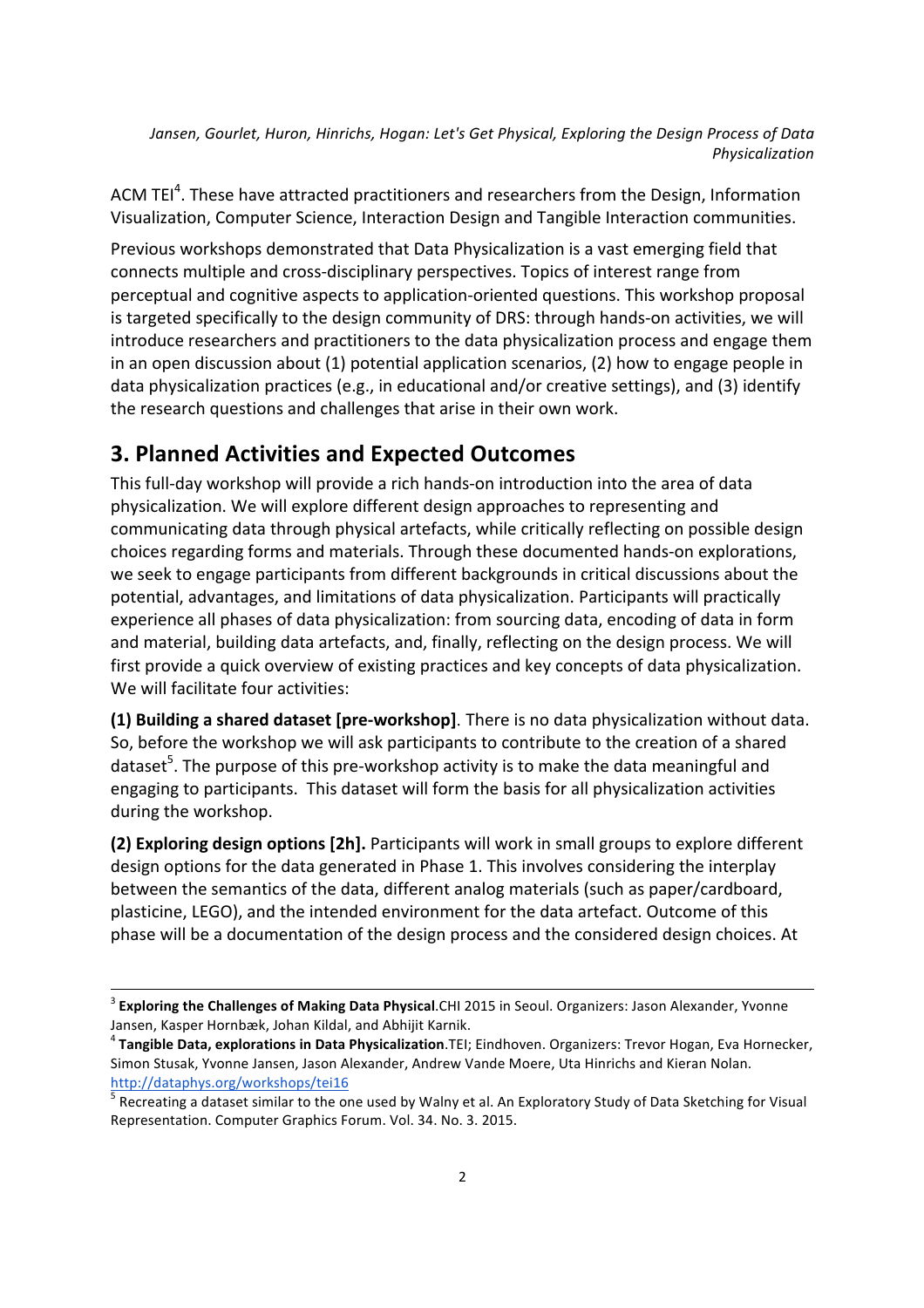Jansen, Gourlet, Huron, Hinrichs, Hogan: Let's Get Physical, Exploring the Design Process of Data *Physicalization*

the end of this phase, we will discuss our results, focusing on data encoding, process, similarities and differences.

**(3) Modifying and Iterating on Physicalizations [2h]**. Changing groups, participants will modify and/or iterate on the physicalizations built during Phase 2. This could include exploring a different aspect of the data, alternative encodings, or different forms and/or materials. We will invite participants to use objects from the direct environment (e.g., sand, rocks or paper cups) to widen the range of materials and to relate in a different way to the data set. At the end, we will discuss and map the resulting data artefacts and rationales regarding form and material.

**(4) Reflection & Discussion [1h].** In a participant-driven discussion, we will reflect on the data physicalization process and discuss the benefits and difficulties of encoding data in physical form. The discussion might include other materials, techniques and methods, such as the potential of digital technologies (e.g., 3D printing, arduino,...) for data physicalization, to frame future explorations that participants may engage in as part of their own work.

#### **4. Intended Audience**

We invite designers, researchers and practitioners (ideally 20 participants) from all backgrounds. No previous knowledge is required.

#### **5. Length of Workshop**

We envision a full-day workshop (see above for timing). From our experience, a full-day is just enough to offer participants a hands-on experience of the concepts, while allowing time to reflect on their artefacts and to discuss questions and challenges about Data Physicalization.

#### **6. Space and Equipment Required**

A studio-like environment with large tables, a projector, and a whiteboard would be ideal (a printer would also be a nice option). We will provide all other equipment and materials.

#### **7. Potential Outputs**

Our workshop will produce a number of physical data artefacts, whose production processes will be documented and displayed on a website, along with the challenges and questions that we will identify and discussed during the workshop.

> **Yvonne Jansen** is a post-doctoral researcher at the University of Copenhagen, Denmark. Her research focuses on how people engage, perceive, and interact with data physicalizations. She has co-organized workshops on similar topics at IEEE VIS'14, ACM CHI'15, and ACM TEI'16.